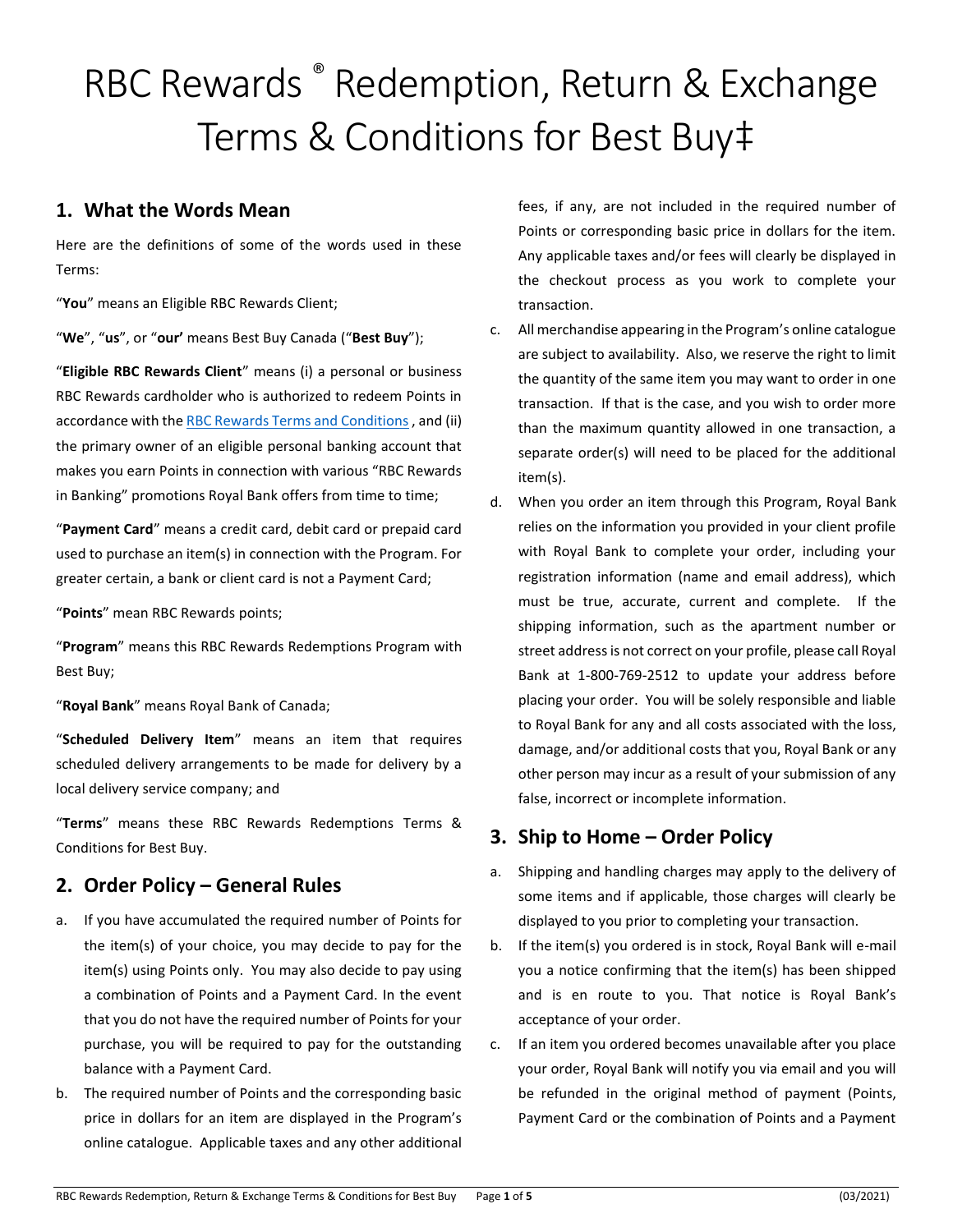Card) within (5) to eight (8) business days from the time Royal Bank receives notification.

- d. In stock orders (excluding Scheduled Delivery Items) will normally get delivered within seven (7) business days of placing your order. How soon you receive the item(s) depends on the shipping transit time.
- e. For Scheduled Delivery Items, if your delivery is local, you'll receive an email after your order has been processed notifying you of a suggested delivery date. If your delivery is remote, you'll receive an email after your order has been processed notifying you that our home delivery carrier will be contacting you directly to schedule a delivery date.
- f. Except for Scheduled Delivery Items, if you have not received your shipment within seven (7) business days, please contact Royal Bank at 1-800-769-2512 and they will investigate the matter for you. If the investigation confirms the item(s) was delivered to you, then you will not be eligible to receive any refund for the item(s).
- g. You may be able to request delivery updates directly from the carrier's Website by following the steps below. You'll be able to set up similar notifications via the websites of other carriers as well:
	- i. Locate your tracking number (provided in Shipping Confirmation email);
	- ii. Visit the carrier's "Track a Package" page and enter your tracking number;
	- iii. Select "Request Delivery Updates by email"; and
	- iv. Complete the request form and press "submit".
- h. If the tracking information indicates that your item(s) is being returned to sender or has become undeliverable, you will be refunded in the original method of payment (Points, Payment Card or the combination of Points and a Payment Card) and notified by Royal Bank via email in approximately (5) to eight (8) business days from the time the merchant receives the item back in their facility. You can track your refund by reviewing your Loyalty Transaction History on rbcrewards.com or the RBC Rewards App.
- i. If shipping information such as the apartment number or street address was incorrect when placing your order, your order may be returned to us without any delivery attempts being made. To avoid any additional delays, we suggest tracking your package regularly, or requesting delivery updates from the carrier through their website.
- j. The carrier will not leave a package on your doorstep if you are not home to receive it. Instead, the carrier will leave you

a note with an address to the closest postal outlet where you can pick up your package by showing a valid piece of government ID.

- k. When certain items that weigh 30Kg or more are delivered by a third party carrier (like Purolator or UPS etc.), delivery personnel may not bring the item all the way into your residence if the item is considered a potential health and safety risk or if there is no one available to assist the carrier driver. In certain cases, especially when delivery access may be obstructed or otherwise potentially dangerous, items may be left at the door or taken to a shipping depot for pick up after a delivery attempt is made.
- l. Manufacturers will sometimes provide products that only contain English. Since this is not in compliance with Quebec language legislation, these English-only products cannot be shipped to the province of Quebec. Customers within Quebec may still purchase this product as long as it is shipped to a province outside of Quebec. If an order is placed that falls within these restrictions, we will cancel the order, notify you via email, and process a refund back to the original method of payment (Points, Payment Card, or a combination of Points and a Payment Card).

# **4. "Quick and Easy Store Pickup" – Order Policy**

- a. The merchandise section of the Program's online catalogue allows you to search for all items in the catalogue, as well as identify items that are available for the Quick and Easy Store Pickup at a local Best Buy store option.
- b. If the Quick and Easy Store Pickup option is available, it means that you can pick up the item at a local Best Buy store. If the Quick and Easy Store Pickup option is not available, that item can only be shipped to you from a distribution center and cannot be picked up at a local Best Buy store.
- c. Once the order is placed through the Quick and Easy Store Pickup, the delivery option cannot be changed to a "Ship to Home" order.
- d. The availability of an item for the Quick and Easy Store Pickup option is based upon the postal code or the city and province provided in your client profile with Royal Bank.
- e. Once you are ready to proceed to check out, you will be required to pay for your order in totality, including any applicable taxes and/or additional fees, by using your Points or a combination of Points and a Payment Card.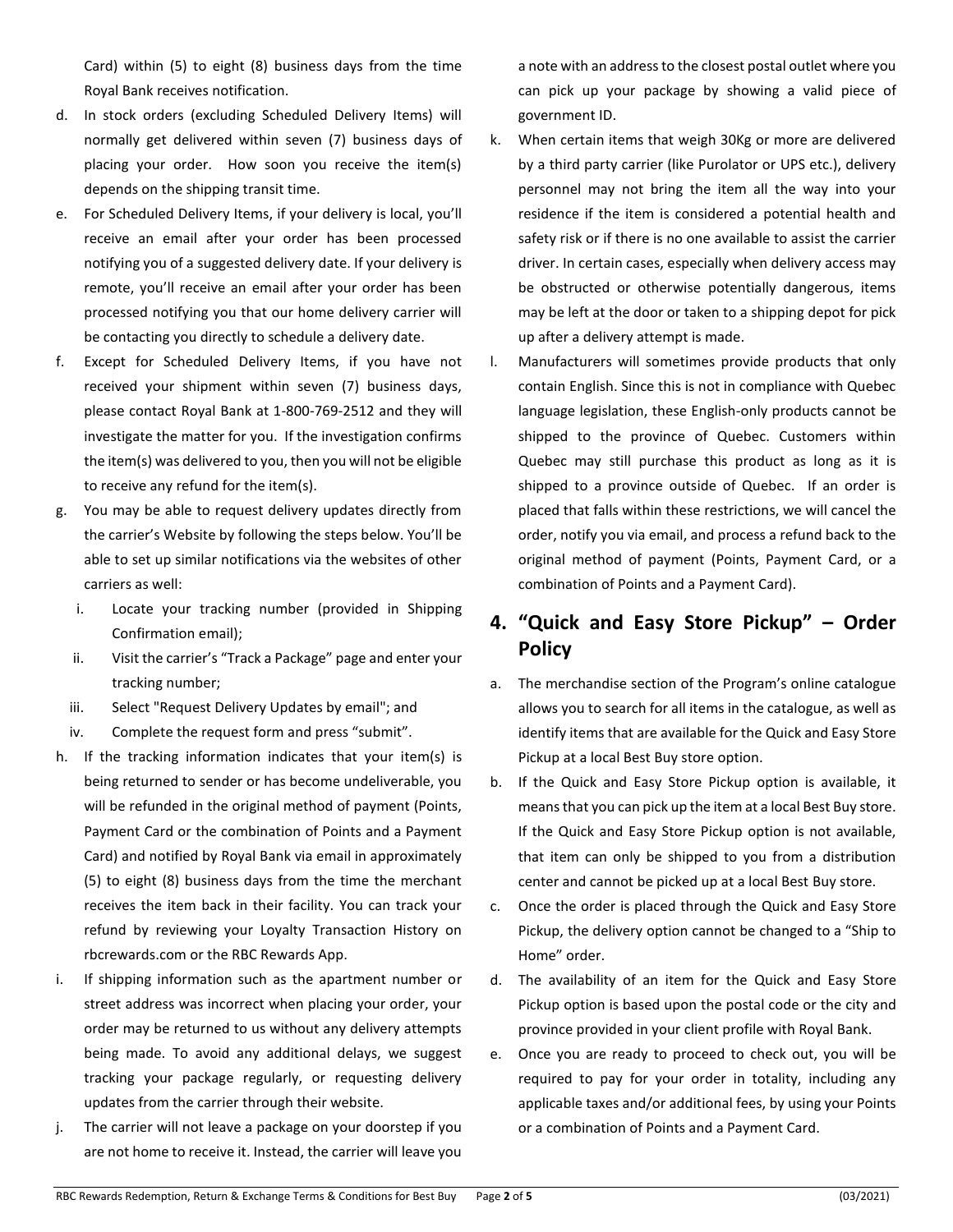- f. Once you have completed the checkout process, an order confirmation email will be sent to the email address specified on the order. This does not mean the item(s) is ready for pick up, as it is only a confirmation that the order has been received.
- g. If we discover there is an issue with inventory or your method of payment, another follow-up email will be sent notifying you that we cannot process your order and you will be refunded in the original method of payment (Points, Payment Card or the combination of Points and a Payment Card).
- h. Once the order is ready for pick up, another email will be sent to the email address specified on the order, which will notify you that the order is ready for pick up at the selected store (during the store's regular business hours). The item(s) ordered with the Quick and Easy Store Pickup will be listed on that email.
- i. Typically, if you placed your order during business hours, you should receive an email confirmation within one (1) hour of the order being placed. For orders placed outside of business hours, you should receive a confirmation within one (1) hour of the next store opening on the next business day. However, some items may take longer to process at the selected store during high peak periods.
- j. Only the person identified on the order, as entered during the checkout process, may pick up the order. This person must present the Ready for Pickup email confirmation at time of pick up. The email confirmation will contain the order number needed to identify your individual order. To pick up the order, this person will need to provide the ready for pickup email confirmation and 2 pieces of valid ID that matches the name on the order. At least one piece of ID should be a government-issued photo ID. The second piece should have the same name, e.g. credit card, debit card. If you or this person does not have this information, the order cannot be picked up from the store.
- k. Once arriving at the selected store, proceed to the designated pickup area. Find out which service your local store is offering by using our store locator <https://stores.bestbuy.ca/en-ca/search>
- l. The item(s) that you ordered will be available for pick up at the selected store for three (3) calendar days after the email notification is sent to you. If your order has been confirmed and you don't pick up your order within three (3) days, it will automatically be cancelled. Your order will be refunded

through your original method of payment (Points, Payment Card or the combination of Points and a Payment Card) in five (5) to eight (8) business days.

## **5. Return Policy**

## **a. General Rules**

- i. For all returns , you will need the following:
	- (1) **If you picked up your item(s) in store, the Ready for Pickup email** that was sent you.
	- (2) **If your item(s) were delivered to you, the "Purchase Order Number"** that was indicated on the confirmation email that was sent to you after you placed your order; and
	- (3) **Original packaging of the item(s) being returned**. For complete details, please read Sub-Sections (ii) and (iii) below.
- ii. All item(s) (both defective and non-defective) must be returned in their original purchase condition and with everything that formed part of the original packaging including blank warranty cards, manuals and any other item or accessory provided by the manufacturer. If the purchase included a free gift, or an included or bonus item, the free gift included or bonus item must also be returned to qualify for a refund.
- iii. Also, we cannot accept returns of items missing the serial number or UPC (Universal Product Code), and we will not issue refunds for such items.
- iv. If you purchased an item as part of a bundle package, you may return that item separately. However, if you decide to break up that bundle by returning an item, the price of all items in the bundle reverts to what they would be if they were purchased individually. Therefore, you will receive a refund for the returned item that is less than the price you paid for it when you purchased it as part of a bundle.
- v. If you were charged an Environmental Handling Fee with your original purchase, this fee will be refunded, along with the cost of the item(s).

### **b. Product Specific Return Timeframes**

i. Most items must be returned within 14 to 30 days but some product lines have special restrictions or return policies. For Quick and Easy Store Pickup orders, the return period begins on the date the item(s) is picked up from the store. For Ship to Home orders, the return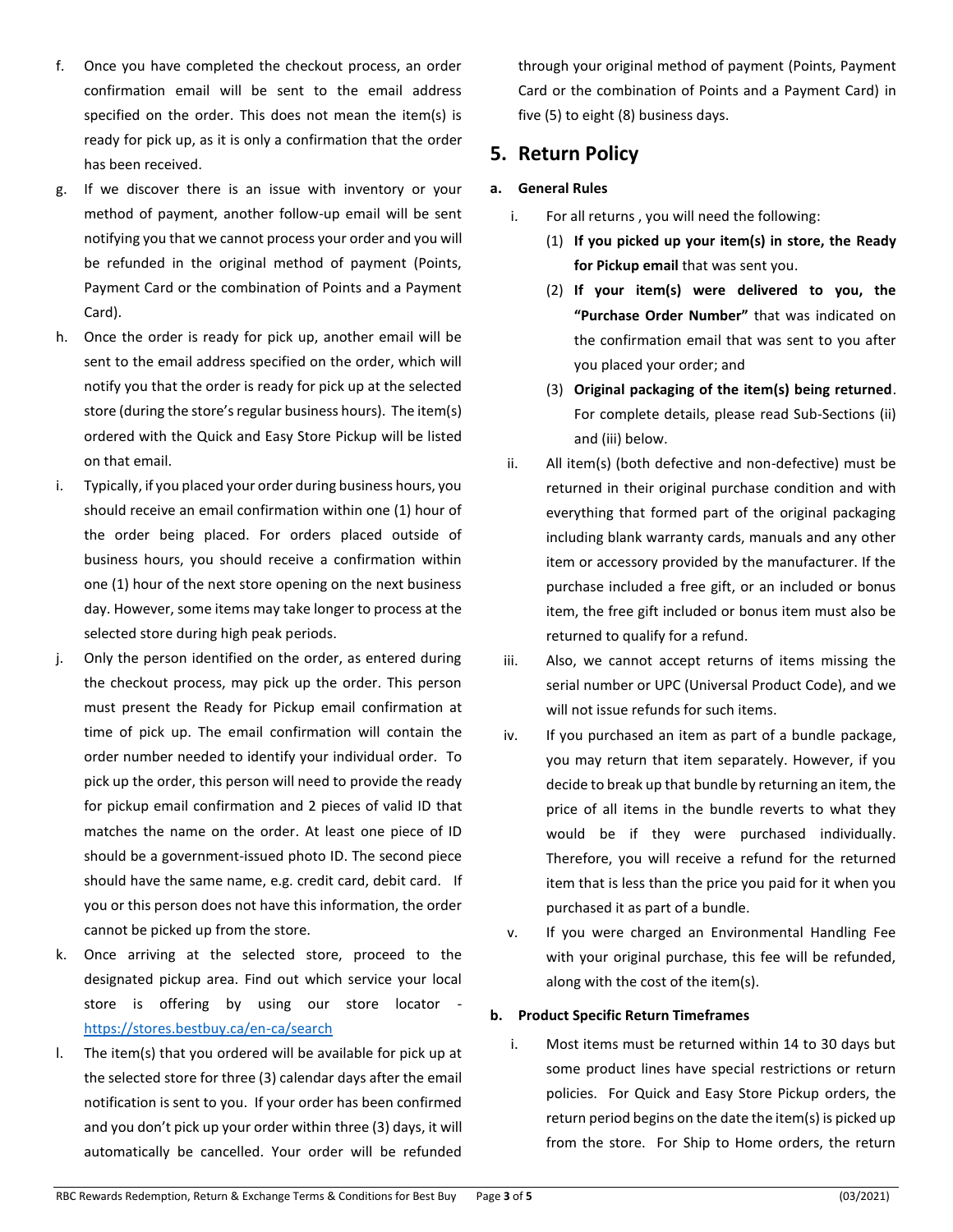period begins on the date the item(s) is delivered. For complete details and specific return timeframes, please consult Best Buy's Returns and Exchange Policy available at: [https://www.bestbuy.ca/en](https://www.bestbuy.ca/en-ca/help/returns-and-exchanges/best-buy-return-and-exchange-policies)[ca/help/returns-and-exchanges/best-buy-return-and](https://www.bestbuy.ca/en-ca/help/returns-and-exchanges/best-buy-return-and-exchange-policies)[exchange-policies](https://www.bestbuy.ca/en-ca/help/returns-and-exchanges/best-buy-return-and-exchange-policies)

ii. Due to copyright laws, computer and game console software, music CDs, DVDs and videos in opened packages can't be returned; they may only be exchanged for the same item.

#### **c. "Ship to Home" – Return Policy**

- i. When you receive your package, we ask that you examine it closely prior to opening the factory sealed product packaging.
- ii. If you are not satisfied with your item, you may return your item by mail for orders that were shipped directly to you. To begin the return process by mail, please contact Royal Bank at 1-800-769-2512 to find out how to make a return by mail, to request your Return Merchandise Authorization (RMA) number and return shipping label(s). The RMA number and return shipping label(s) will be sent to you by email. Packages returned without an RMA number and the prescribed return shipping label(s) will be refused. Your RMA number and return shipping label(s) are valid for 14 calendar days from the day they are issued to you. The return shipping label(s) are valid only for returns shipped within Canada. Each return mailing label is coded for a specific shipment and for a specific item. Please do not include an item(s) from another order, or another item(s) or shipment(s) from the same overall order, in the same box, or you will not receive the correct refund.
- iii. All items that you return by mail will be refunded through your original method of payment. For example, if you have paid for your item(s) using a combination of both Points and a Payment Card, a refund will be applied to your Payment Card account and the Points will be credited back to your Points account.
- iv. Shipping and handling charges are non-refundable. However, we will gladly refund your original shipping and handling charges if you are returning an item because of an error on our part, or we have determined that the product is defective.
- v. For information on how to return Scheduled Delivery Items, or other special delivery items, please contact

Royal Bank at 1-800-769-2512 to determine if the item will require pick up.

- vi. If your order contained multiple items and you decide to return one or a few items only by mail, you won't be able to return the remaining items by mail once the return window is closed. If you decide later on to return any remaining item(s), you will need to go to a local Best Buy store to return the item(s), whereupon we will refund you with a Best Buy gift card.
- vii. If you have received the wrong item and would like to return it, please contact Royal Bank at 1-800-769-2512. You will need to return the wrong item for a refund to be processed, and place a new order.

#### **d. "Quick and Easy Store Pickup" – Return Policy**

- i. For Quick and Easy Store Pickup orders, you may only return the item(s) in-store, at any Best Buy store within Canada. It cannot be returned by mail.
- ii. Upon entering the local Best Buy store, please proceed to the Customer Service counter and present your item(s) along with all the required documentation (listed in Section 5 (a) above). You may also need to provide the contact information provided in your client profile with Royal Bank (such as your name, address, phone number and email address). A valid photo ID may be requested to confirm this information.
- **iii. All items that you return in store will be refunded by the issuance of a Best Buy gift card for the full value of the purchase price of the original item(s) you ordered, even if you have paid for your item(s) using Points and/or a Payment Card. This means that, when returning an item(s) in a local Best Buy store, we cannot process a refund to your Payment Card account, if originally used, and no Points will be credited back to your Points account.**

## **6. Order Cancellations**

a. A request to cancel an order for a full refund can be made at any time after placing the order. However, since most orders are processed in less than an hour, cancellation is not guaranteed. It is important you make your cancellation request as soon as possible because once an order is processed and is ready for pick up or being processed to be shipped, it cannot be cancelled. In that case, you can always return the item as per the appropriate return policy outlined in these Terms.